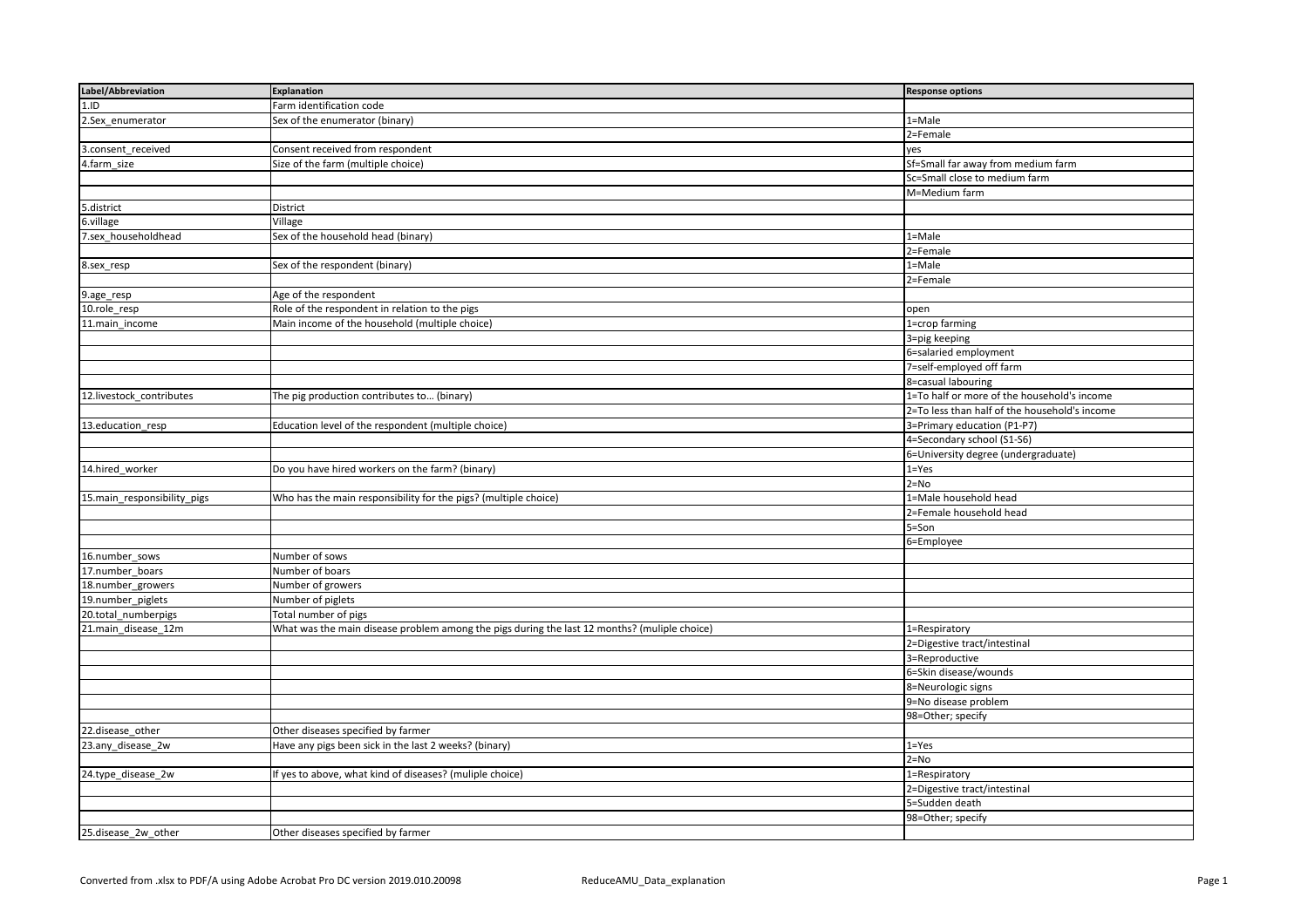| 26.disease_diagnosed       | Was the disease diagnosed by someone other than yourself? (binary)                                                                                                         | $1 = Yes$                                                   |
|----------------------------|----------------------------------------------------------------------------------------------------------------------------------------------------------------------------|-------------------------------------------------------------|
|                            |                                                                                                                                                                            | $2 = No$                                                    |
| 27.response_disease        | What do you do in response to disease problems? (multiple choice)                                                                                                          | 1=Use traditional medicine                                  |
|                            |                                                                                                                                                                            | 2=Use medicine from the veterinary drug store (self bought) |
|                            |                                                                                                                                                                            | 3=Consult traditional healer                                |
|                            |                                                                                                                                                                            | 4=Consult community animal health worker                    |
|                            |                                                                                                                                                                            | 5=Consult private veterinarian                              |
|                            |                                                                                                                                                                            | 6=Consult Goverment veterinarian                            |
|                            |                                                                                                                                                                            | 8=I do nothing                                              |
| 28.protect_disease         | [Do you have any particular means to protect animals from disease? (binary)                                                                                                | $1 = Yes$                                                   |
|                            |                                                                                                                                                                            | $2 = No$                                                    |
| 29.means_protection        | If yes to above, what kind? (multiple choice)                                                                                                                              | 1=Fencing                                                   |
|                            |                                                                                                                                                                            | 3=Medicated feed                                            |
|                            |                                                                                                                                                                            | 4=Vet drugs (incl vaccine)                                  |
|                            | 30.involved_animalhealthprogram_NGO  Is the farm involved in a regular animal health service program, like vaccination campaign etc run by government and/or NGO? (binary) | $1 = Yes$                                                   |
|                            |                                                                                                                                                                            | $2 = No$                                                    |
| 31.yes_whatkind            | If yes to above, what kind?                                                                                                                                                |                                                             |
|                            | Do you have access to pharmaceuticals/veterinary drugs? (Binary)                                                                                                           | $1 = Yes$                                                   |
| 32.access_drugs            |                                                                                                                                                                            |                                                             |
|                            |                                                                                                                                                                            | $2 = No$                                                    |
| 33.drug_count              | How many drugs have you used for the pigs in the past month?                                                                                                               |                                                             |
| 33.1.drug1                 |                                                                                                                                                                            |                                                             |
| 33.2.drug2                 |                                                                                                                                                                            |                                                             |
| 33.3.drug3                 |                                                                                                                                                                            |                                                             |
| 33.4.drug4                 |                                                                                                                                                                            |                                                             |
| 34.most_commondrug_(drugX) | What was the mosts commonly used drug in the past month (referred to as drugX)?                                                                                            |                                                             |
| 35.whyuse_drugX            | Why did you use drugX? (multiple choice)                                                                                                                                   | 1=Disease prevention                                        |
|                            |                                                                                                                                                                            | 2=Treatment sick animal                                     |
|                            |                                                                                                                                                                            | 98=Other; specify                                           |
| 35.1.why_drugX_other       | If farmer answered "other" to above                                                                                                                                        |                                                             |
| 36.channelaccess_drugX     | Via which channel did you access drugX? (multiple choice)                                                                                                                  | 1=Private vet                                               |
|                            |                                                                                                                                                                            | 3=Animal health worker                                      |
|                            |                                                                                                                                                                            | 4=Veterinary drug store                                     |
|                            |                                                                                                                                                                            | 5=Company                                                   |
|                            |                                                                                                                                                                            | 7=Feed providers                                            |
|                            |                                                                                                                                                                            | 98=Other; specify                                           |
| 36.1.channel_drugX_other   | If farmer answered "other" to above                                                                                                                                        |                                                             |
| 37. which animals drugX    | To which pigs did you use drugX? (multiple choice)                                                                                                                         | 1=All pigs                                                  |
|                            |                                                                                                                                                                            | 2=Sick onlypigs                                             |
|                            |                                                                                                                                                                            | 3=Sick and in contact pigs                                  |
|                            |                                                                                                                                                                            | 4=New pigs (in herd)                                        |
| 38.howlonguse_drugX        | For how long do you use drugX? (binary)                                                                                                                                    | 1=One time treatment                                        |
|                            |                                                                                                                                                                            | 2=Until animal is cured                                     |
| 39.howadm_drugX            | How do you administer drugX? (binary)                                                                                                                                      | 1=Injection                                                 |
|                            |                                                                                                                                                                            | 2=Oral                                                      |
| 40.advice_howuse_vetdrugs  | Do you get advice how to use the vet drugs? (binary)                                                                                                                       | $1 = Yes$                                                   |
|                            |                                                                                                                                                                            | $2 = No$                                                    |
| 40.1.ifyes_channel         | If yes to above, via what channel? (multiiple choice)                                                                                                                      | 1=From the veterinarians                                    |
|                            |                                                                                                                                                                            | 2=From the animal health worker                             |
|                            |                                                                                                                                                                            | 3=From pharmacies, drug stores or markets                   |
|                            |                                                                                                                                                                            | 4=From other farmers                                        |
|                            |                                                                                                                                                                            | 5=From company staff                                        |
|                            |                                                                                                                                                                            | 6=From the package/label of he pharmaceutical               |
|                            |                                                                                                                                                                            |                                                             |